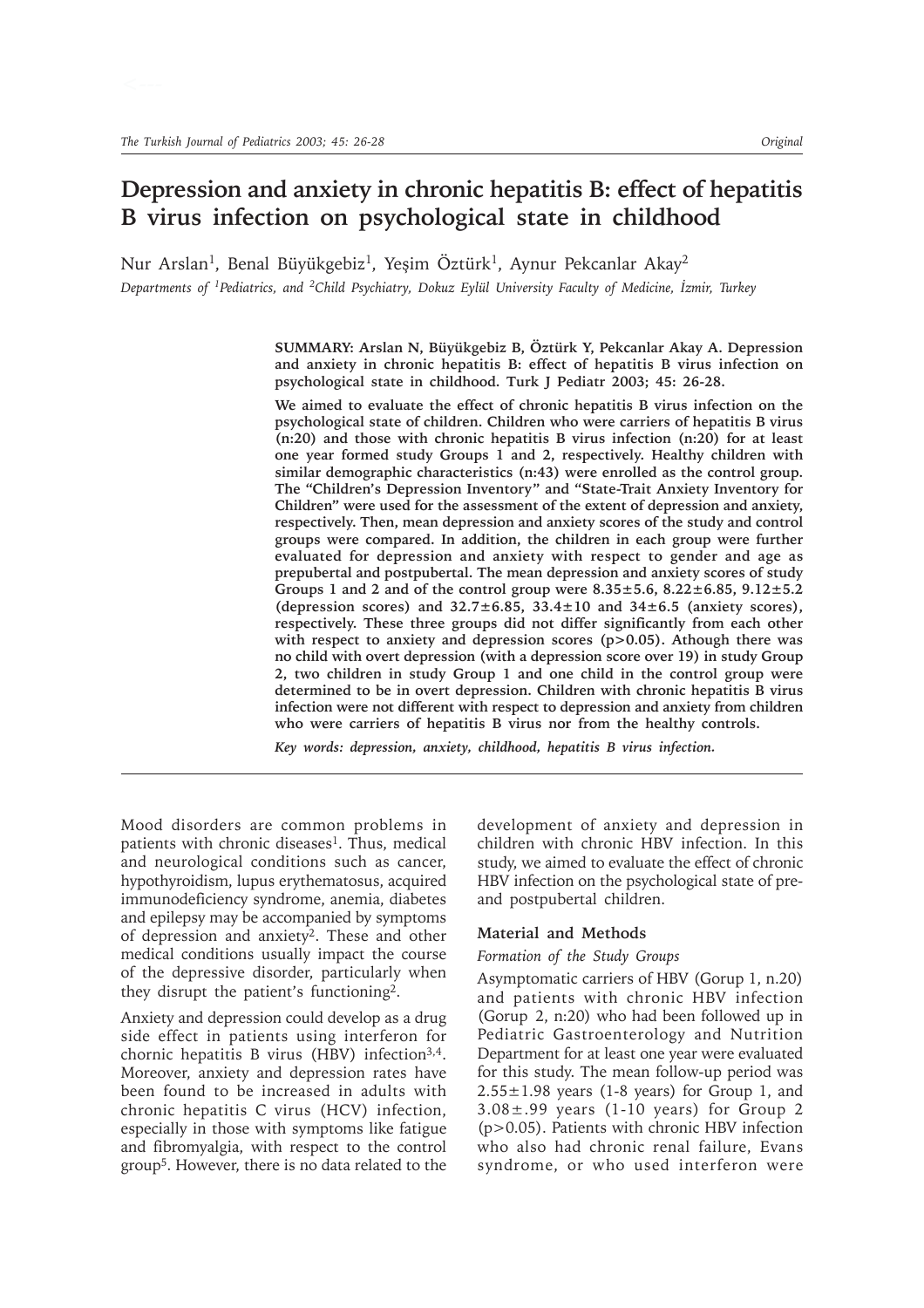excluded. Written consent of the patients and their families were obtained before they completed the anxiety and depression inquiry forms. A control group of children attending local schools with similar demographic characteristics (age, gender, parent's age, family income, family education and jobs, school performance, number of siblings; Group 3, n:43) was also included in the study. There was no child in any of the groups living with a single parent. School performance and attendance of the children during the last year were questioned on inquiry forms. Since the depression and anxiety scores increase in adolescence<sup>1,6</sup> and in girls<sup>2</sup>, the children in all three groups were further evaluated with respect to their sex and pubertal period. Girls and boys less than 11 and 12 years old, respectively, were regarded as prepubertal children. Anxiety and depression scores of the study and control groups were compared with each other.

### *Scales used in the Study and Their Evaluation*

1. *State-trait Anxiety Inventory for Children*: This is a self-report questionnaire consisting of two sub-scales each including 20 items evaluating anxiety. It can be used for children between 9 and 17 years. Validity and reliability studies have been performed by Ozusta Ş et al.<sup>7</sup> in the Turkish pediatric population.

2. *The Children's Depression Inventory (CDI)*: This inventory can be applied to children between 6 and 17 years of age and consists of 27 items, each rated on a 0-2 point scale, and reflects the cognitive, affective and behavioral symptoms of depression. Validity and reliability studies have been performed in Turkey<sup>8</sup>. The cut-off score for CDI is found to be 19. The presence of suicidal tendency was questioned by requesting the children to mark the item in the test.

### *Statistical Analyses*

Depression scores and anxiety scores were compared by Kruskal-Wallis test between control group, HBV carriers and patients with chronic hepatitis B virus infection. Advanced analysis of the groups was performed by Mann-Whitney U test. In addition, two-way ANOVA test was used to compare depression and anxiety scores after adjusting for pubertal stage, gender and presence and type of HBV infection. A p value less than 0.05 was considered significant.

## **Results**

The mean ages of Group 1 (7 girls, 13 boys) and Group 2 (11 girls, 9 boys) were  $13.4 \pm 2.6$  and  $13.6\pm3$  years, respectively, the mean age of the control group was  $13.5 \pm 2.9$  years. No significant differences according to age, gender, parents' ages family income, family education or jobs were found between the three groups  $(p>0.05)$ . In all three groups, school attendance was satisfactory. Seven children in the control group, three patients in Group 1 and three in Group 2 had fair performance, while others had good school performance.

The mean depression and anxiety scores of the study Groups 1 and 2 and of the control group were 8.35±5.6, 8.22±6.85, 9.12±5.2 (depression) and  $32.7 \pm 6.85$ ,  $33.4 \pm 10$  and  $34 \pm 6.5$  (anxiety), respectively. There was no significant difference in the mean depression and anxiety scores between the three groups  $(p>0.05)$ . Furthermore, there was no significant difference separately with regard to prepubertal and postpubertal boys and girls (Table I, p>0.05).

**Table I.** Mean Anxiety and Depression Scores in Children

| Groups                          | n  | Anxiety (mean $\pm$ SD) | Depression (mean $\pm$ SD) |
|---------------------------------|----|-------------------------|----------------------------|
| Chronic HBV, girl, prepubertal  | 3  | $26 \pm 3.6$            | $7.3 \pm 9.2$              |
| Chronic HBV, girl postpubertal  | 4  | $39 + 9.9$              | $7 + 3.1$                  |
| Chronic HBV, boy, prepubertal   |    | $32 \pm 8.4$            | $9 + 5.6$                  |
| Chronic HBV, boy, postpubertal  | 11 | $34 \pm 5.5$            | $10.1 \pm 4.6$             |
| HBV carrier, girl, prepubertal  | 4  | $35.2 \pm 9.5$          | $9 \pm 6.3$                |
| HBV carrier, girl, postpubertal |    | $35.7 \pm 8.5$          | $9.7 \pm 8.2$              |
| HBV carrier, boy, prepubertal   |    | $29.6 \pm 15$           | $9.6 \pm 8.6$              |
| HBV carrier, boy, postpubertal  | 6  | $3.33 \pm 3.7$          | $4.6 \pm 4.3$              |
| Control girl, prepubertal       | 10 | $32.7 \pm 5.5$          | $8.4 \pm 3.8$              |
| Control, girl, postpubertal     | 16 | $34.9 \pm 7.7$          | $8.6 \pm 5.6$              |
| Control boy, prepubertal        | 6  | $30.6 \pm 5.5$          | $9.5 \pm 3.6$              |
| Control, boy, postpubertal      | 11 | $37.8 \pm 7.5$          | $10 \pm 7.9$               |
|                                 |    | $p > 0.05*$             | $p > 0.05*$                |

HBV: hepatitis B virus. \* Two-way ANOVA test.